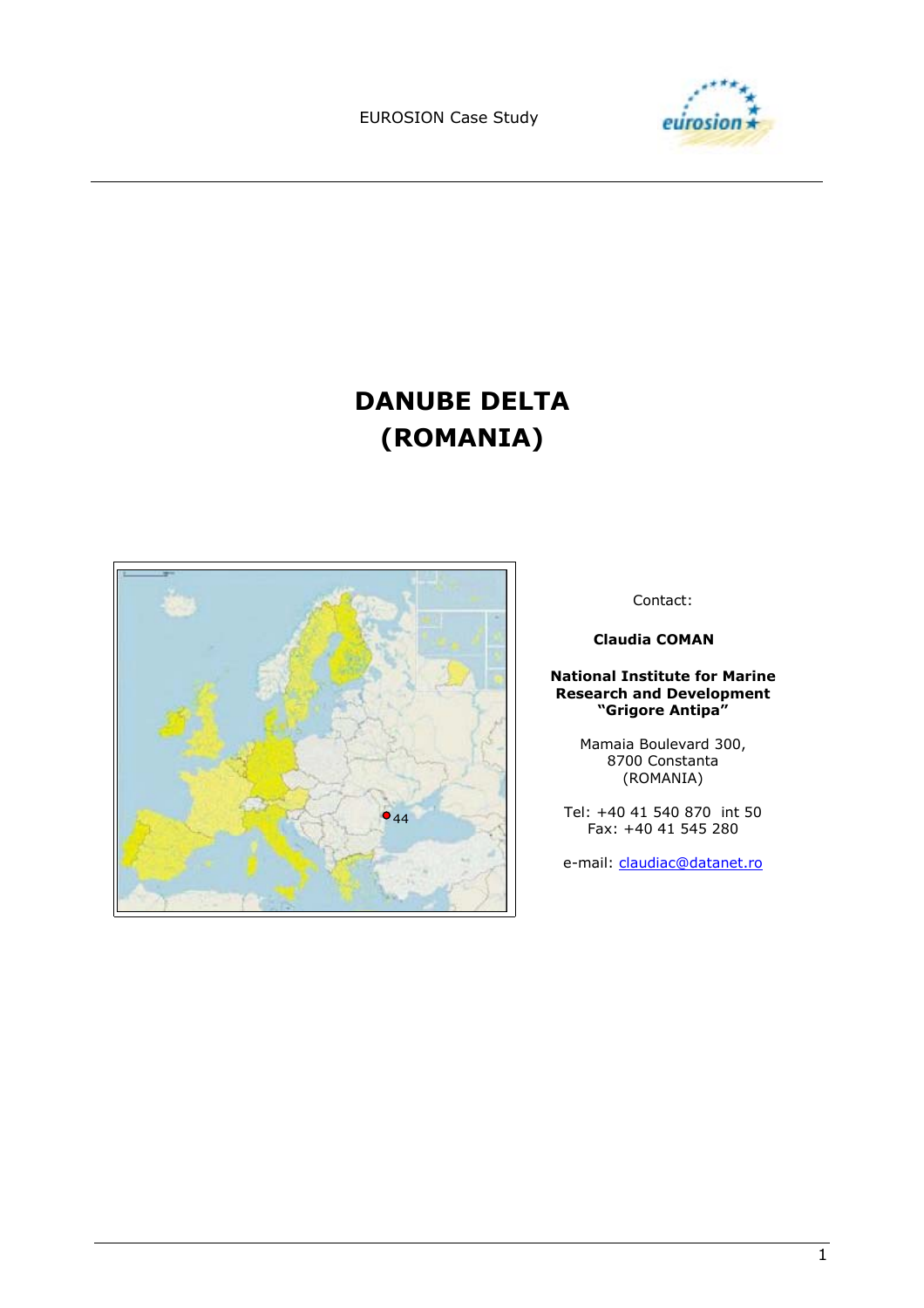

# **1. GENERAL DESCRIPTION OF THE AREA**

The Danube Delta is located the northern sector of Romania, just on the northwest limit of the Black Sea. Its coastline is almost 240km long, of which about 75km represents the coastline of Kilia Distributary Delta (Ukraine) and 165km comprising the Sulina section, the Sfântu Gheorghe distributary delta and lagoon complex Razim-Sinoie (Romanian territory).



*Fig. 1: Location map of the Danube Delta Biosphere Reserve, Tulcea County, Romania.* 

# **1.1. Physical process level**

### **1.1.1 Classification**

- $\triangleright$  General: sandy beach barriers, deltaic origin
- > CORINE: beaches
- > Coastal guide: delta plain

The Danube Delta consists of a fluvial zone characterised by sandy levees and densely vegetated lakes, a transitional zone, and a marine zone, dominated by dune and barrier beach complexes.

### **1.1.2 Geology**

The deltaic conditions originate from the Quaternary. The oldest deposits in the area belong to Devonian and Silurian and due to their peculiarities belong mainly to the surface layer (see Figure 2). Surface layer deposits were constituted in four sedimentation cycles: Silurian-Carboniferous, Permian-Triassic, Jurassic-Cretaceous and Sarmatian-Romanian. The Quaternary depositions are characterised by red clay followed by a succession of gravels and argillaceous pellites. Deltaic deposits include several lithological complexes.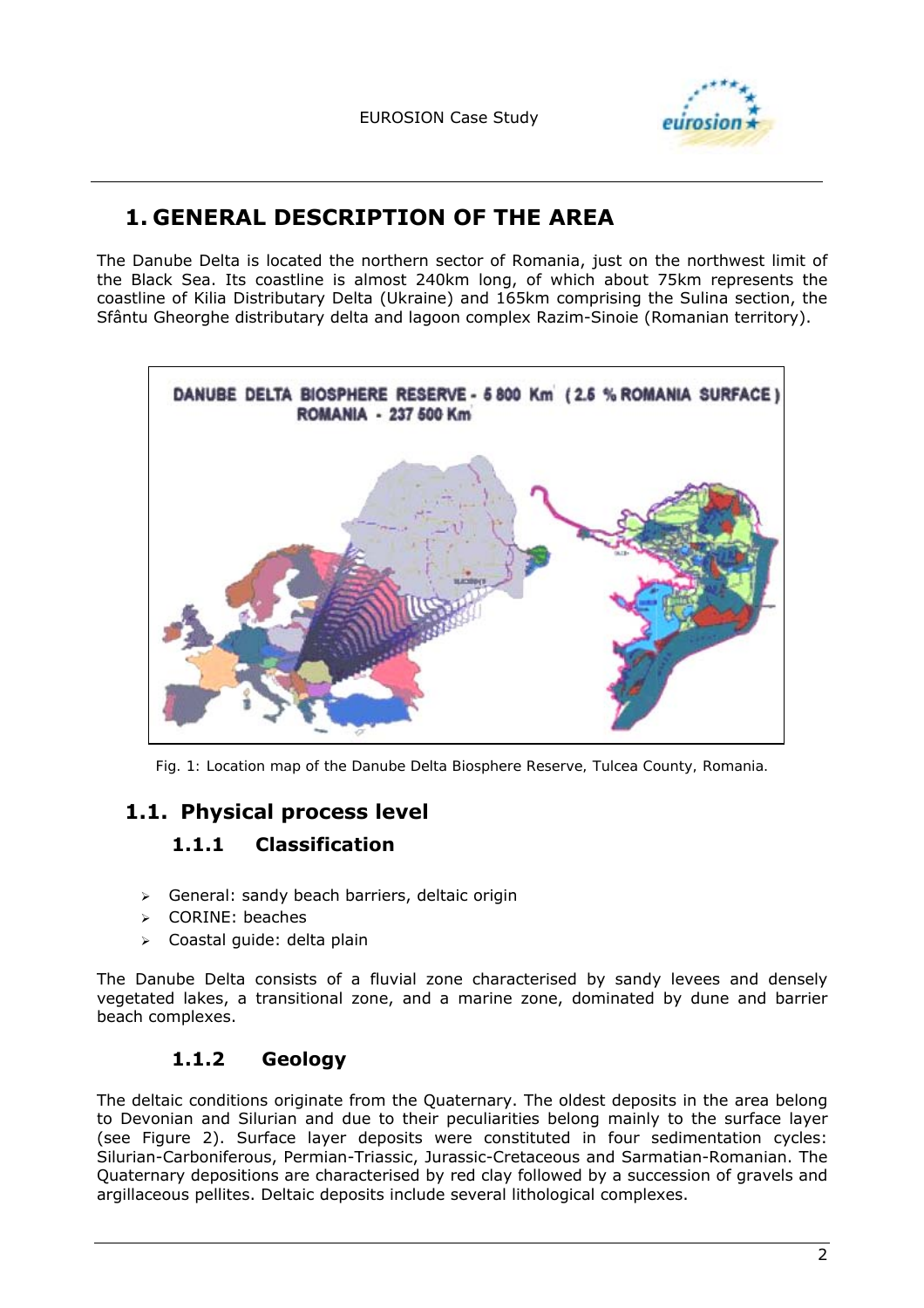



*Fig. 2: Stages in the evolution of the Danube Delta.* 

The deltaic shelf basement is composed of metamorphic, magmatic and sedimentary rocks, belonging to the Northern-Dobrudja orogen. South Capidava-Ovidiu the basement is formed by the Moesian Platform, which consists of green schist, quartz sandstone, fine greywacke. Cretaceous and Palaeocene deposits compose the strata corresponding to the prolongation of the North-Dobrudja orogen. During the Quaternary, the sedimentation process continued, influenced by recurrent sea level oscillations, which emerged the shelf in different degrees.

### **1.1.3 Morphology**

The shore between Sulina and Sfântu Gheorghe is part of the unique delta sector situated between two river branches, The interdistributary shore shows various different forms, generated by different processes. The shore between Ciotica and Periteasca consists of an alternation of dunes ridges (height 0.5-1.0 m) and flat sectors between them. Between Periteasca and Edighiol the shoreline presents more simplified profiles, dunes are absent but well developed washover fans are present. Orientation is given by the direction of the main surges ENE-WSW. Distribution of these processes resulted in a change of the shoreline configuration in the last 150 years, from a quasi-convex, through a longitudinal profile to a linear-concave one. The southern limit of the studied zone is Midia Cape (green schist formation), which is characterized by the presence of Buhaz swamps.

The foreshore has the form of a quasi-horizontal step, dipping slightly seaward, generally with a single ridge, at small depths -0.5 to -1.0m. Significant changes of the foreshore occur during storms, when, with no exception, volume variations are positive. Bars and through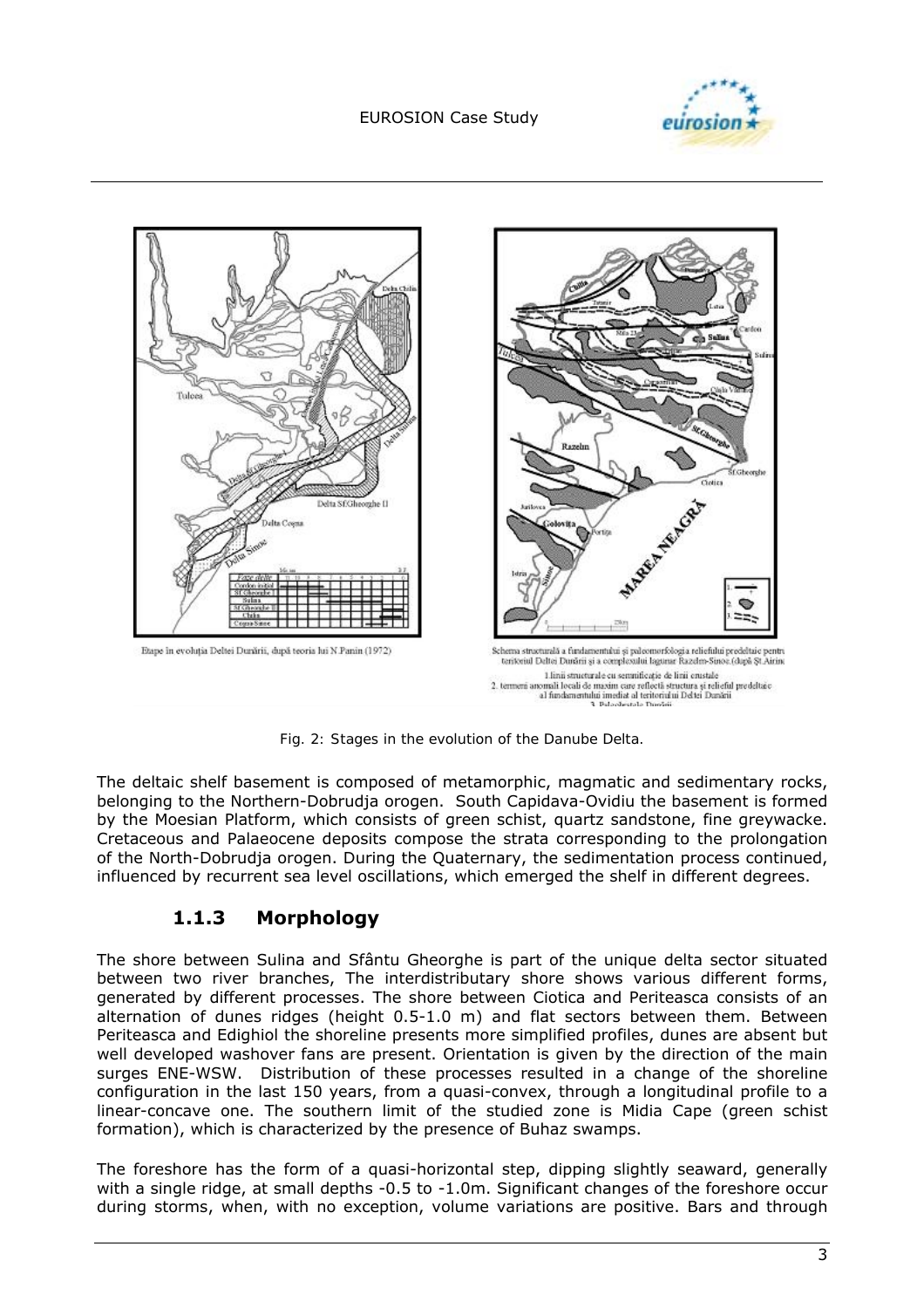

systems are a highly variable, a system with two bars being distinct on the shores Sulina, South of Sfântu Gheorghe, Chituc and many bars, 3 to 5 bars, on the accumulative shore Periteasca and South of Sahalin island. The ridge of the first submerged bar could be found at -0.8 to-1.5m depth, and the secondary one (active during storms) up to -2.5 to - 3.0m (see Figure 3).







*Fig. 4: Nearshore bathymetry of the Danube delta coast.*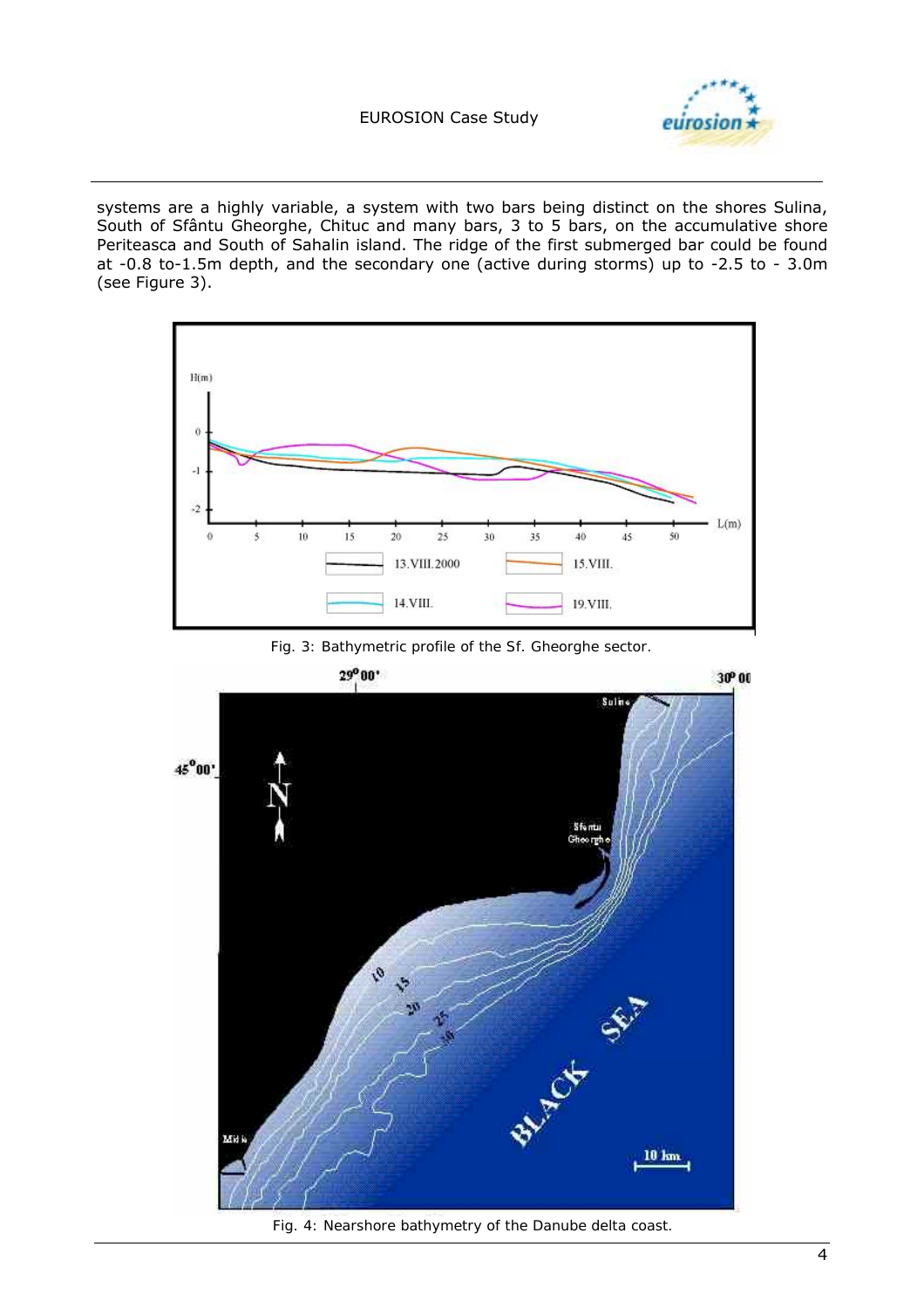

### **1.1.4 Physical processes**

#### **Wind**

Northerly winds are strongly prevalent on the Deltaís littoral. A general tendency of the wind to rotate clockwise is noticeable, which pushes western winds into the north sector. The intensity of eolian processes is higher during the warm season when, due to increased temperatures, decreased humidity and nebulosity, intensification of wind at noon, the sand is dried and displaced in significant quantities.

#### **Sea level rise**

Wind-induced deformations of the sea surface are important for the present evolution of the deltaic shore. These short-term variations have high amplitudes, are frequent and are generated by the air pressure on sea surface causing the superficial water to follow their direction (wind drift). As a direct consequence, the winds blowing from the sea will push the water masses to the shore leading to maximum sea levels and opposite, winds blowing from the land will push water masses seaward causing minimum sea levels at the shoreline. Sea surface deformations in different zones are influenced by coast orientation and morphology.

The sea level change over the last two centuries have been evaluated by various authors, leading to different interpretations. I. Gh. Mirica considers a 40cm rise in time interval 1880-1961. A. C. Banu points out a 29cm rise since 1856 until 1933. Archaeological data suggest a 20cm rise of the sea level in the last century and O. Selariu indicates +25.95cm/100 years at Constanta and 33.90cm/100 years for Sulina (see Figure 5).



*Fig. 5: Sea level oscillation at Constanta station (cf. PSMSL)*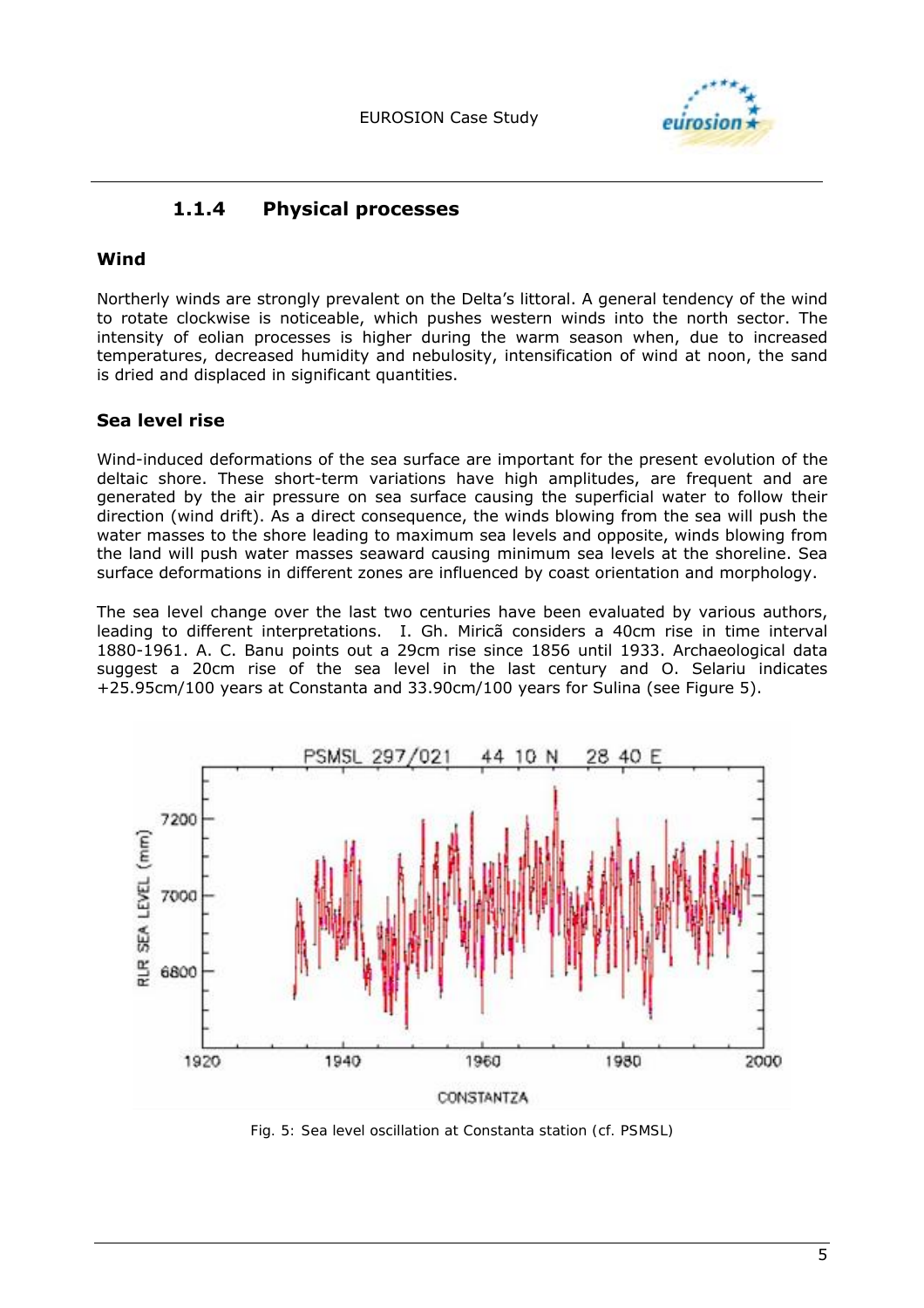

### **1.1.5 Erosion**

#### **Erosion type**

Hydro-technical works built on the Danube and tributaries have resulted in serious decrease of Danube sediment load with negative consequences on the littoral sediment balance. Since 1858 until 1988 the flow volume increased from 178 to 203  $km^3$ /yr, but the sediment load decreases from 65 millions to 38 millions tones/yr. Prevalent drift direction alongshore is north to south and the quantity of the transport is 1.2 million tones/yr. The longshore transport is controlled by the Sulina jetties (8km long) which are breaking the southward longshore drift (see Figure 6). The Sulina jetties deplete the southern littoral cell of sediment, because the sediment input is by carried offshore, away from the shoreline. Accelerated erosion was recorded between 1962 and 1985, followed by moderate erosion until 2000.

From the total length of Danube Delta Biosphere Reserve littoral, as much as 57% are eroded, 36% are under accretion and 7% shows a relatively constancy. Maximum shore retreating distance was 145m in the case of Sulina - Sf. Gheorghe sector and maximum accretion was of 101m distance near Sulina branch outlet.



*Fig. 6: Longshore sediment transport model for Danube delta coast. Rates and sink volumes are given in 103 m3 /yr.*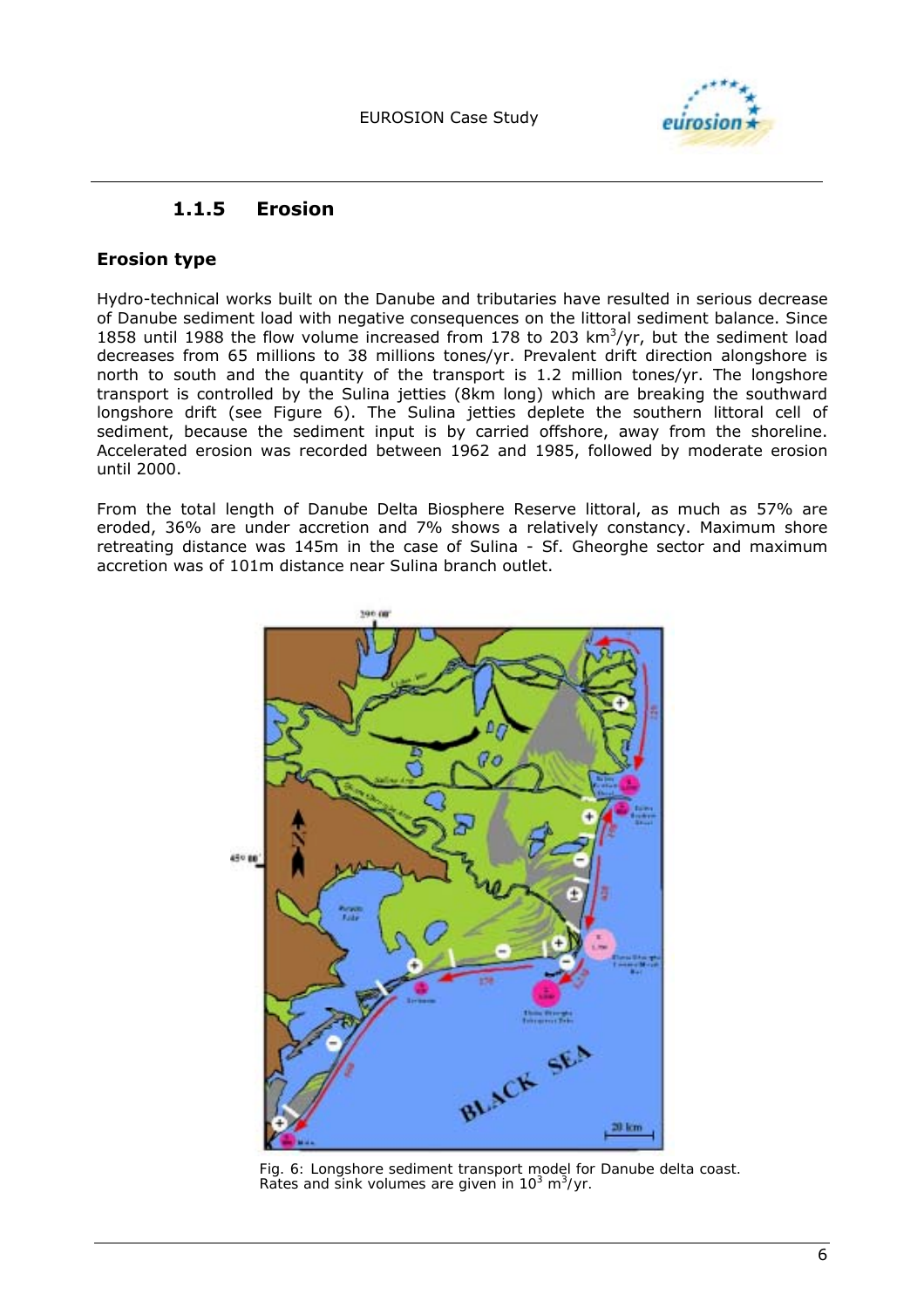

#### **Erosion cause**

Erosion is caused by the shortage in Danube sediment supply due to hydrotechnical works along the tributaries and the influence of the Sulina distributary jetties. Natural causes are represented by sea level rise (1.3mm/yr) and severe storms effect. Accretion around river mouths is accompanied by intensive erosion processes and accelerated regressive translocation of the deltaic, sandy barriers, was kept responsible for morphological profiles simplification.

## **1.2 Socio-economic aspects**

### **1.2.1 Population rate**

In 1966 a total of 20,421 inhabitants were registered in the zone. After 1966 (particularly after the years 1968–1970) the delta population decreases.

### **1.2.2 Major functions of the coastal zone**

- ! **Agriculture and forestry**: are the most important land uses. The farmland covers an area of 61,453 ha, of arable land and natural meadows. Since 1975 these areas have been extended and have replaced the humid inundation zones through damming and draining. Forests cover a surface area of 18,800ha, 836.7ha in the Danube meadow, 11,613ha in the fluvial delta and 6,308.4ha in the fluvial maritime-delta. *Breeding* is favoured by the natural and climate conditions. The breeding is completely free during the entire year or protected by some precarious reed curtains during winter. The free stalling in semi-wilderness is still frequent for bovina and horses.
- ! **Nature conservation:** the Danube Delta was declared a *biosphere reserve* in 1990. It covers an area of 46,403ha. According to the provisions of the Law No. 82/1993 the Danube Delta Biosphere Reserve, as an important national and international ecological zone, consists of the Danube Delta, the Saraturile Murighiol-Plopu, the Razim-Sinoie lagoon complex area, the maritime Danube as far as Cotul Pisicii, the sector Isaccea-Tulcea with its inundation zone, and the Black Sea coast from the Chilia Branch to Cape Midia. The inland marine waters and the territorial sea as far as the -20m isobath are included in the biosphere reserve.
- ! **Fisheries and aquaculture:** the *fresh water fishing resources* are found in the 170,000-270,000ha of waters in the Danube Delta Biosphere Reserve. 112,000 ha are permanent waters, the remainder can be flooded with varying size and length. The *marine fishing resources* are spread over about 113,000ha of the Black Sea, which are part of the reserve. The level of the fishing resources depends on the intensity of fish migration towards the shore.
- ! **Industry and Harbours:** since ancient times, the harbours in the Danube are important for the economic activity of Romania. On the territory of the reserve and its conterminous zone are the fluvial-maritime harbours of Sulina and Tulcea .
- **Tourism and recreation:** the Danube Delta can meet various internal and international touristic demands from spring to autumn, owing to its favourable climate as well as to its rich fauna and flora. The touristic potential of the area is large.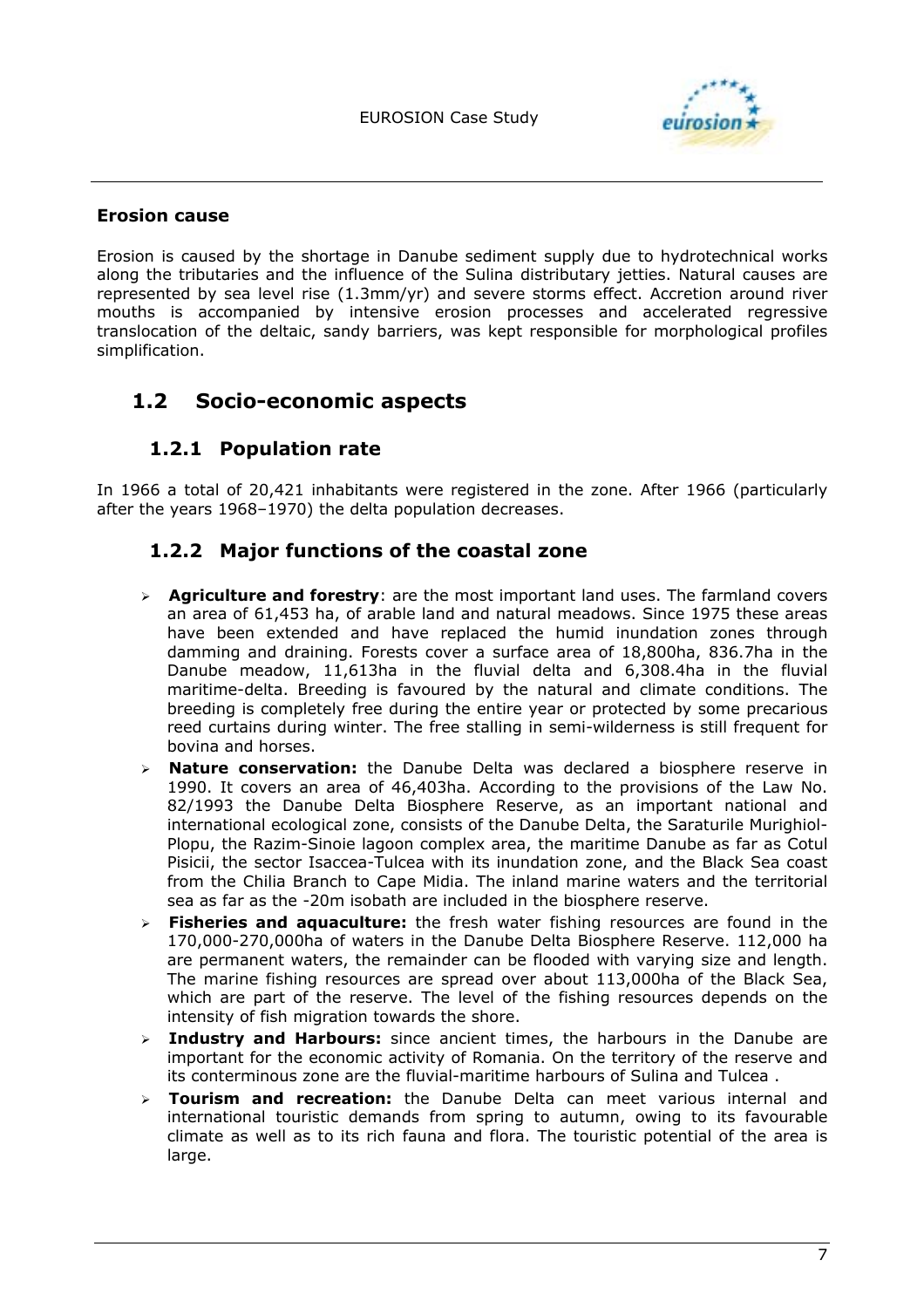

### **1.2.3 Land use**

*Table 1: Land use In the DDBR.* 

| <b>Total DDBR</b>                                                | 580,000 ha |                        | 100 %       |
|------------------------------------------------------------------|------------|------------------------|-------------|
|                                                                  |            |                        |             |
| I Strictly protected areas                                       | 50,600 ha  |                        | $8.7\%$     |
| II Total Buffering zones of which                                | 223,300 ha |                        | 38.5 %      |
| marine buffering zones                                           |            | $(103,000 \text{ ha})$ | $(46.1\% )$ |
| III Total Economic zones of which<br>agricultural polders        | 306,100 ha |                        | 52.8%       |
| fish ponds                                                       |            | $(43,391 \text{ ha})$  | $(14.2\% )$ |
| silviculture                                                     |            | $(39, 567 \text{ ha})$ | $(12.9\% )$ |
| built-up areas, private and official<br>properties (Act 18/1991) |            | $(6,442 \text{ ha})$   | $(2.1\% )$  |
| proposed for ecological<br>zones<br>rehabilitation               |            | $(27, 243$ ha)         | (8.9)       |
| other uses in free hydrological<br>conditions                    |            | $(11, 425 \text{ ha})$ | $(3.7\% )$  |
|                                                                  |            | $(178, 032$ ha)        | (58.2 %)    |

## **1.2.4 Assessment at capital at risk**

Information on this topic is not available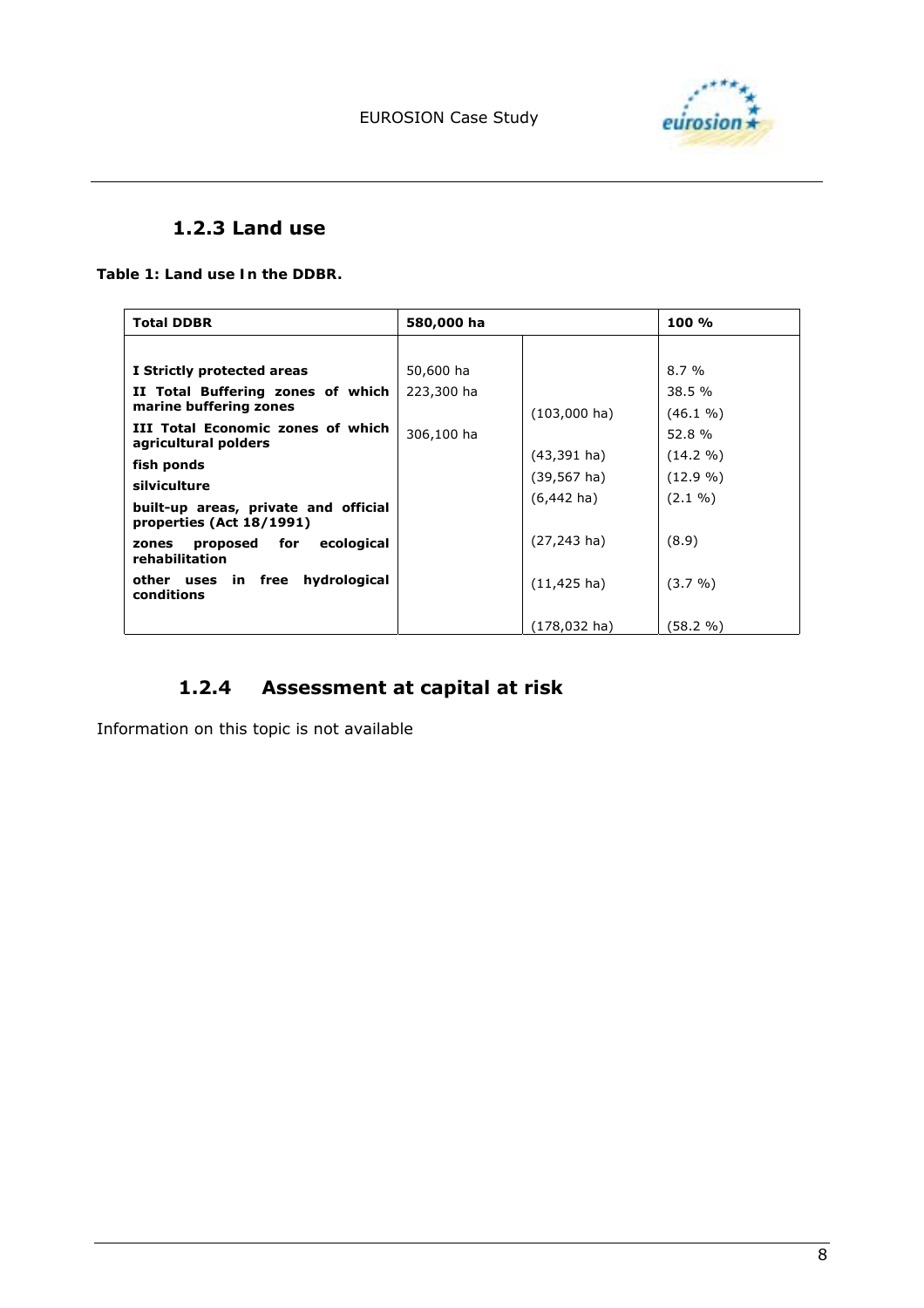

# **2. PROBLEM DESCRIPTION**

# **2.1 Eroding sites**



*Fig. 7: Sulina – Sfantu Gheorghe coast afferent to Danube Delta.*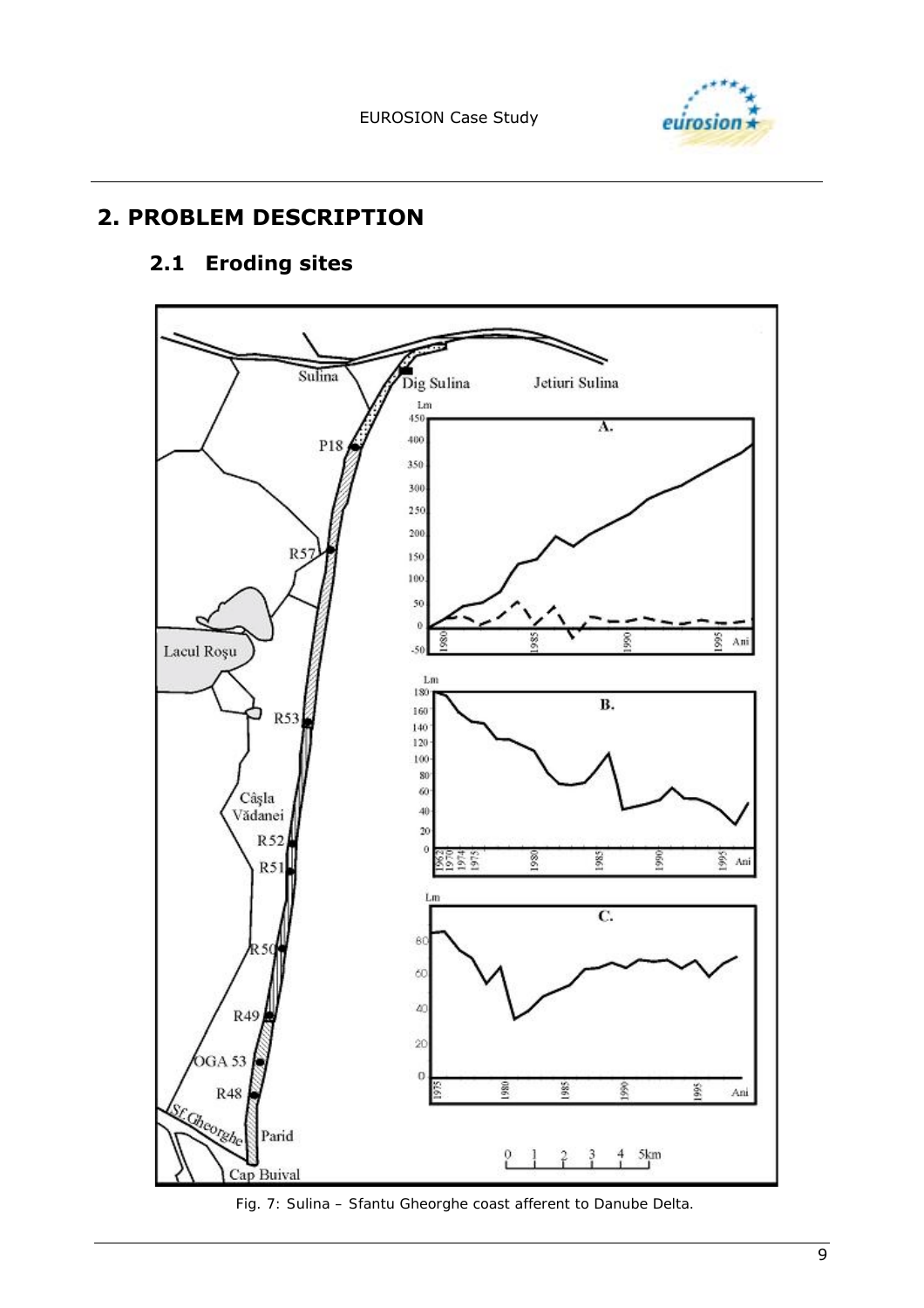

Eroding sites from North to South of the studied area.

- ! **Sulina to Sf. Gheorghe**: see Figure 7 for locations.
- ! **Deltaic barrier** (R53-P18) is vulnerable to any marine energetic input. The mean height (0.5-1.0m) of the barrier allows mean and high waves to transport the sand over the dune's ridge and to deposit it, in the form of small overlapped wash-over fans on the deltaic muds and reed deposits. This mechanism pushes the deltaic barrier continuously westward. The structure of the deltaic barriers, with retreat rhythms 10m/yr, sometimes records total absence of sandy forms, so there is direct contact between the sea and reedy marsh (see Table 2).

| Location-distance<br>from<br>Sulina (km) | 1962-1979<br>(m/year) | 1979-1997<br>(m/year) |
|------------------------------------------|-----------------------|-----------------------|
| Ghiol Buival (6,5)                       | $-4,4$                | $-4,5$                |
| Gârla Împuțita (8,7)                     | -6                    | $-6,6$                |
| Sud Gârla Împuțita (9,5)                 | $-13,8$               | $-11$                 |
| Canal Sonda (10,2)                       | $-18,8$               | $-15,5$               |
| Nord Japşa lui Matei (12)                | $-9,5$                | $-13$                 |
| Japşa lui Matei (16)                     | $-15,2$               | $-9,5$                |
| Grindul Cerbului (17,5)                  | $-15$                 | -8                    |

*Table 2: Erosion rates From Sulina to Sf. Gheorghe.* 

! **Sandy barrier** (R49-R53). Annual rates of shoreline withdrawal of 15-10-7 m/yr characterise the very simple morphological structure, where very large wash-over fans play a relevant role. The fans are periodically re- consolidated during storms and an impressive volume of sand is deposited here. The large, consolidate dunes occur after a period without sever storms, in the form of short belts prolonging the sand bank from Saraturile field (see Table 3).

| Landmark      | 1962-1972<br>(m/year) | 1972-1979<br>(m/year) | 1962-1979<br>(m/year) | 1979-2000<br>(m/year) |
|---------------|-----------------------|-----------------------|-----------------------|-----------------------|
| <b>R53</b>    | $-18,2$               | -8                    | $-14$                 | $-5,5$                |
| Câsla Vădanei | $-16,7$               | $-10$                 | $-14$                 | $-5,2$                |
| <b>R51</b>    | $-12,5$               | $-4$                  | -8                    | $-4,7$                |
| <b>R50</b>    | $+6$                  | $-2$                  | $+2,7$                |                       |
| 2 km S R50    | $-1,2$                | $+11,4$               | $+4$                  |                       |
| R49           | -6                    | $+4,2$                | $+3,6$                | $-1,8$                |

- > **Sfântu Gheorghe**: see Figure 8 for locations.
- ! **Barrier Island Sakhalin** is a lateral curved bar, situated in front of the river mouth. The island is continuously increasing in length, and at the same time migrating onshore by overwashing.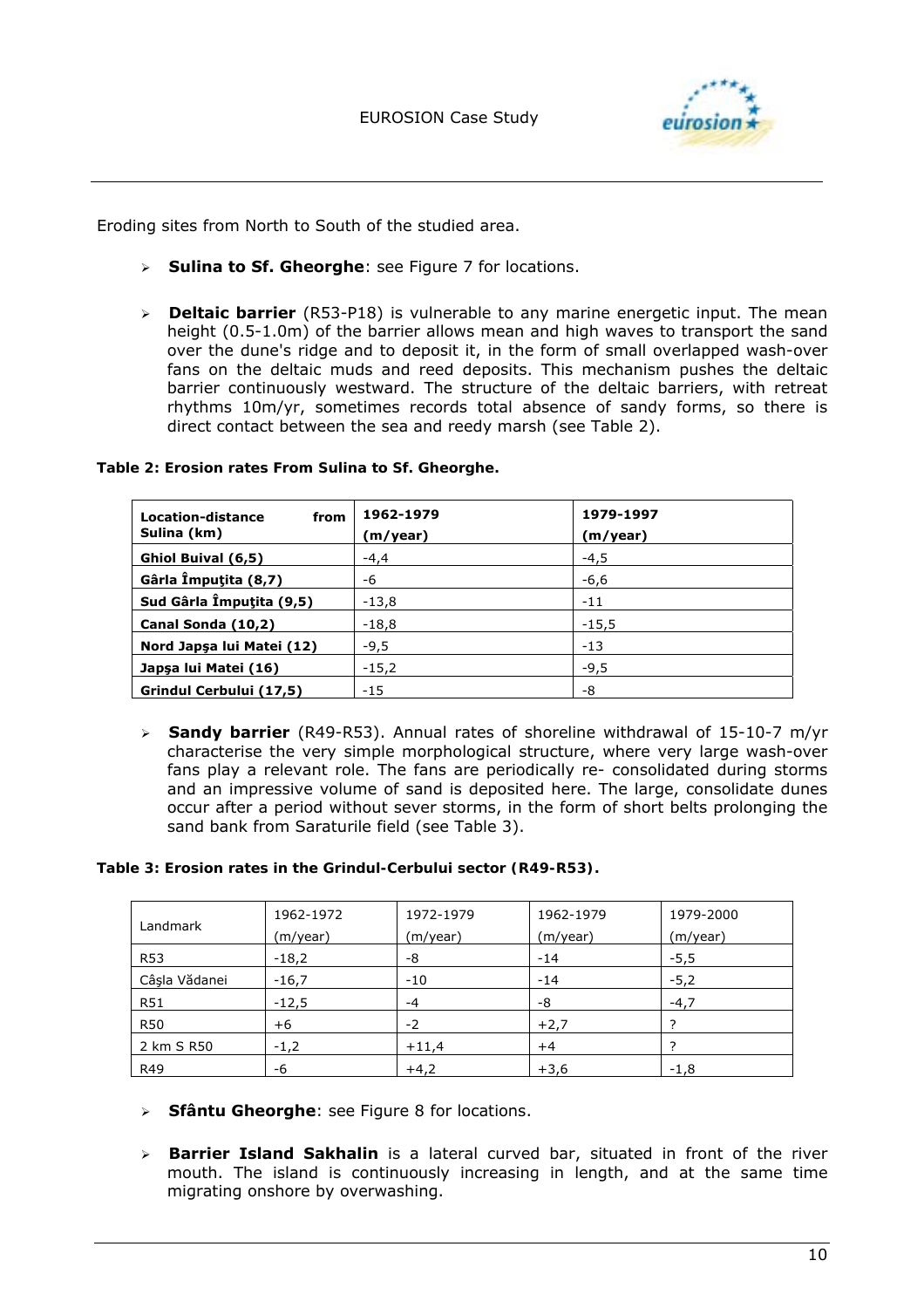

> **Sfântu Gheorghe** is an equilibrium shore. The quiet conditions of this shore are due to the presence of the Sakhalin Island, which shadows Sf. Gheorghe's coast. Distance between landmark R-CSA 47 increased from 55m in 1962 to 460m in 1999.

From Sf. Gheorghe to Chituc:

! **Ciotica-Periteasca shore** represents a deltaic barrier, composed from alternative sand waves separated by direct contact sea-reed marsh areas. Evolution of the deltaic barriers is characterised by the unidirectional movement in the form of regressive translations imposed by the overwash processes during storms. This shore includes an erosion sector, deltaic barrier Ciotica-Perisor, and an accumulative one, Periteasca shore (see Table 4).



*Fig. 8: Sahalin Island evolution for the period 1911-1993.*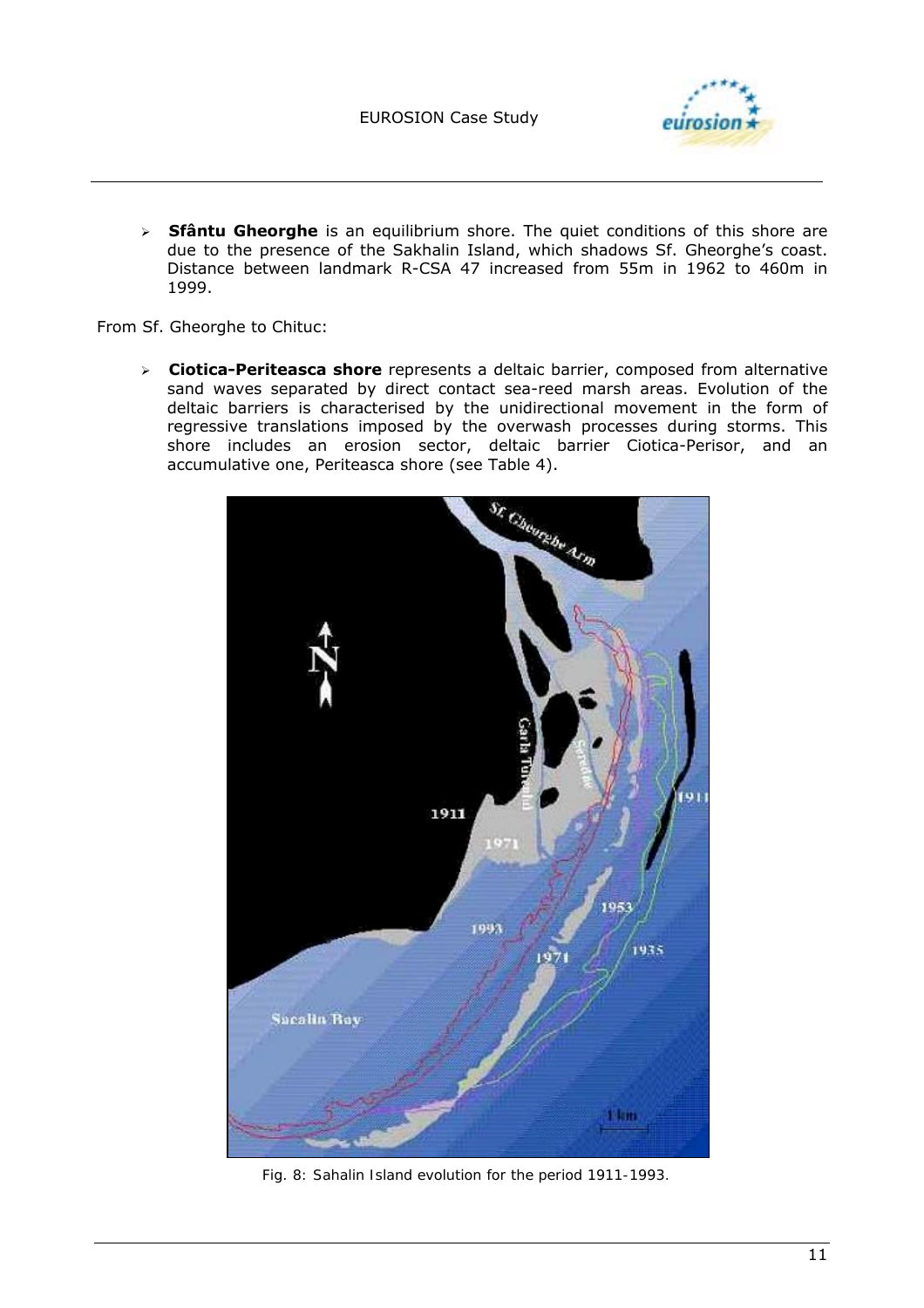

| Location – distance from $R$ 30 (km) | 1962-1979<br>(m/year) | 1979-1997<br>(m/year) |
|--------------------------------------|-----------------------|-----------------------|
| R29 (2,8)                            | $+8,6$                | $+2,5$                |
| R28 (4,7)                            | $+9,3$                | $+4,4$                |
| R27 (6,7)                            | $+5,4$                | $+3,4$                |
| R26 (8,2)                            | $+3,0$                | $+1,6$                |
| R25 (9,5)                            | $+1,5$                | $+1,0$                |

*Table 4: Erosion rates for Periteasca-Portita sector.* 

- ! **Portita-Periboina** is subject to strong erosion, due to intensive southward longshore sediment drift. Shore mean retreat rate was between 12 and 16 m/yr.
- ! **Chituc shore** is characterised by the presence of Buhaz swamps, which limit the active shore on the landward side. The southern half is the most complex, due to the border dunes. Beaches have considerable widths and lengths. This section is occasionally slightly eroded and characterised by strong longshore drift.

# **2.2 Impacts**

In the coastal zone in the period 1962-1992 2,200ha of beaches from DDBR were registered lost and a lot of values were endangered. This has lead to partial losses of touristic beaches and degraded littoral lakes ecosystems.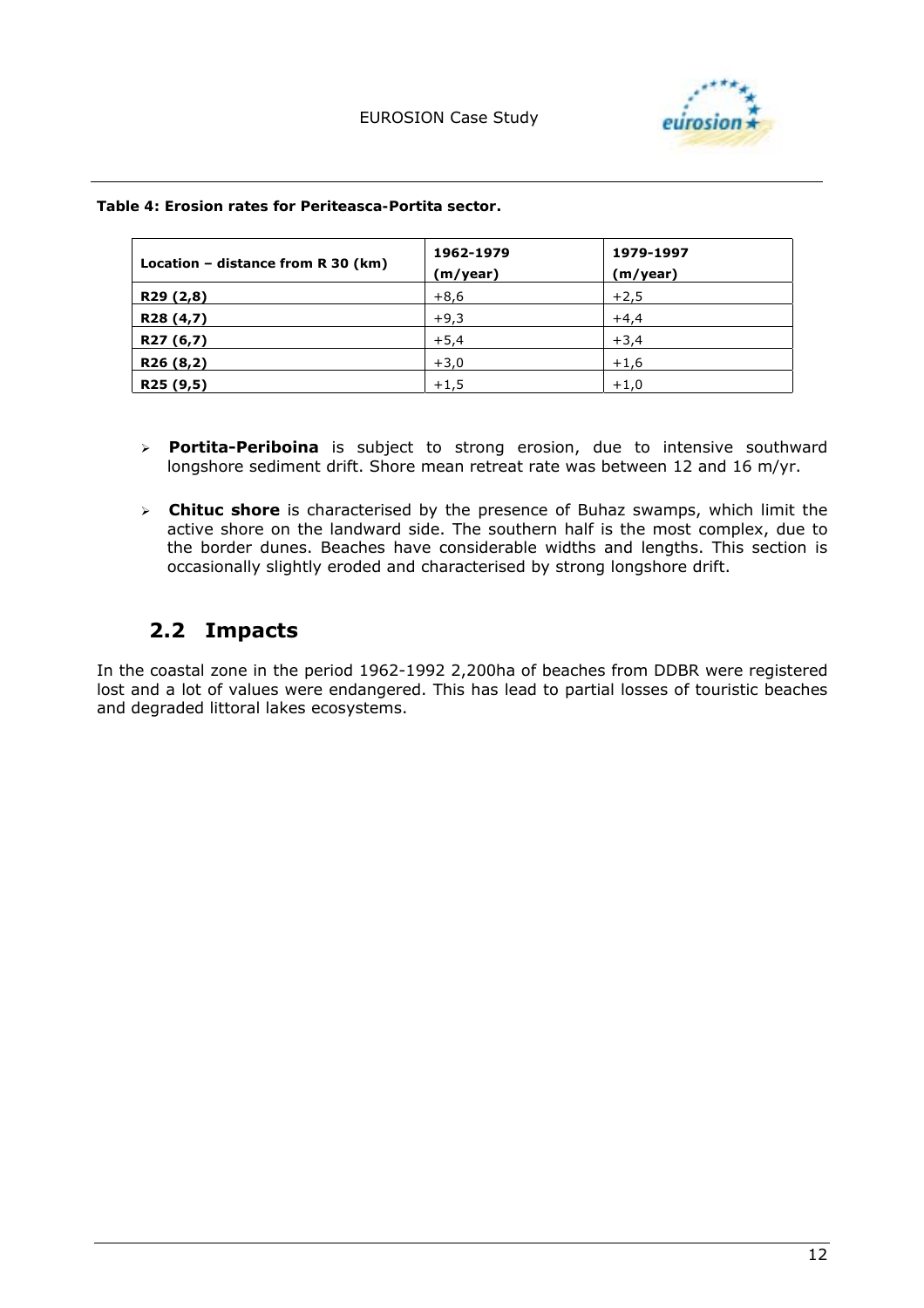

# **3. SOLUTIONS/MEASURES**

## **3.1 Policy options**

The ruling policy option is 'Do nothing'. Under the communist regime, actions to protect the coast against erosion have been carried out in the Danube Delta littoral only at Portita, based on the 'Hold the line' option.

# **3.2 Strategy**

### **3.2.1 Approach related to the problem**

Until now there is no general strategy for Romanian Black Sea coastline protection. The local protection measures that have been undertaken had a "hold the line" option in view. Up to now almost all measures were of hard structures category. The Danube Delta coastal zone was and continues to be under state jurisdiction, under the management of the Danube Delta Biosphere Reserve Administration.

### **3.2.2 Issues concerning threat to life and property**

There is no evacuation plan or measure for the Sf. Gheorghe locality, which is the one locality on the coast where the erosion process and flooding is threatening.

# **3.3 Technical measures**

During 1980s a very large programme of Danube Delta transformation had been implemented. Fortunately, only a small part of it was performed. At present, under totally different political conditions and after the creation (in 1993) of the Danube Delta Biosphere Reserve with a specialised administration, measures have been taken for Danube Delta environmental recovery. Only few objectives of the former plan were continued. Among these, the project of cutting-off the meander belts of Sf. Gheorghe distributary has been completed by 1994, in order to activate the distributary water and reroute sediment fluxes for equilibrating the sedimentary budget of adjacent sections of the delta shore. The readjustment of water and sediment discharges after the rectification of the Sf. Gheorghe distributary is on the way to be realised. The preliminary results of the assessment after rectification suggest an sediment discharge augmentation by 5-10%. Such increasing of sediment supply into the littoral zone of Sakhalin Island and in the Sf. Gheorghe secondary delta has a very beneficial impact for the state of their sedimentary budget.

The protection structures at Portita have been undertaken in three stages: in the first stage three groins have been built and in the next two stages two protection dykes have been settled consisting of concrete tetrapods, stones and concrete platforms.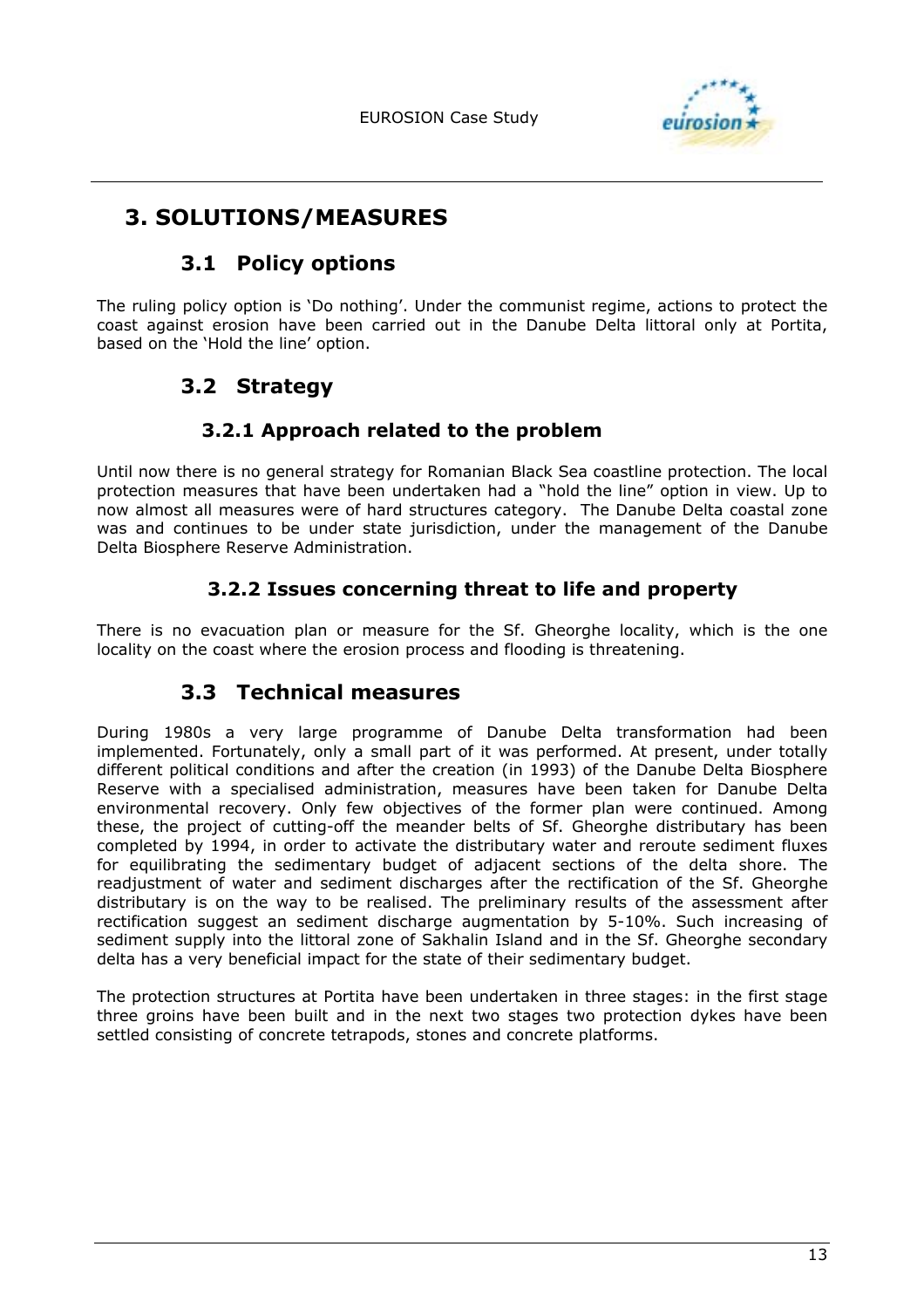#### EUROSION Case Study





*Fig. 9: Protection dyke using tetrapods and concrete platforms (Portita beach).* 

Other technical features are the jetties built in Sulina mouth. These jetties have not been designed for coastal erosion management, but were intended to facilitate the navigation at the mouth bar and protect the navigable canal of the Sulina arm from the Kilia-born sediments. The building of the jetties started in 1858. In 1861 the length of jetties was 1,412m, in 1925 - 3,180m, in 1939 - 4,150m, in 1956 - 5,773m, in 1980 - about 8Km (see figures 10 & 11). Reaching such a length the jetties are breaking the southward longshore drift of sediments, especially those brought into the littoral zone by the Kilia distributary. There is a natural tendency of sand accumulation in this section, which has been used for beach protection and development. The material dug from the drainage canal surrounding Sulina town was used for beach nourishment.



*Fig. 10: Sulina jetties- landward view.*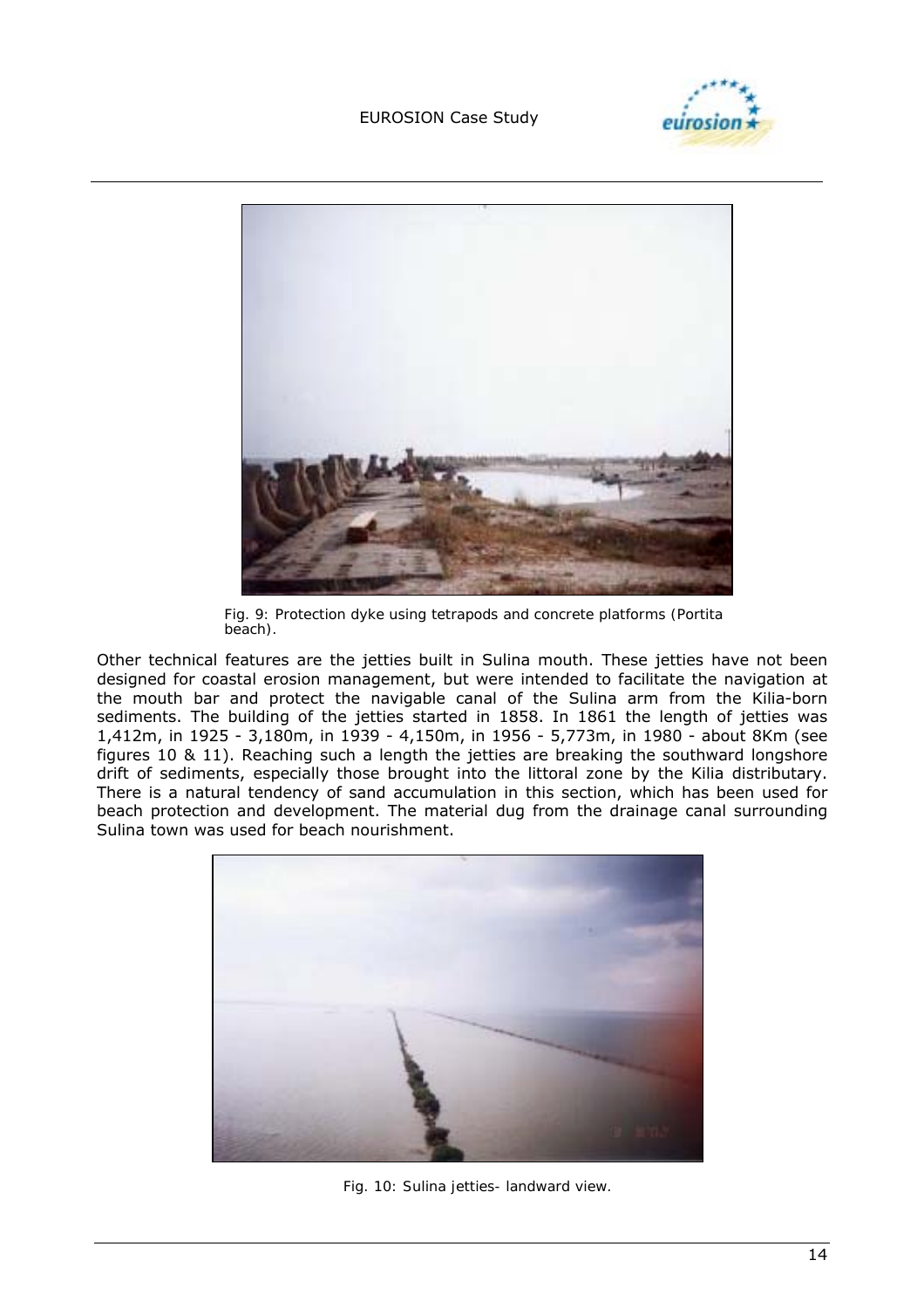#### EUROSION Case Study





*Fig. 11: Sulina jetties – seaward view.* 

In the southern part of the Danube delta the beach barrier was protected in the 1960-1980 period by a setback line of embankments for limiting losses of sand by overwashing. Locally, on the beach barrier different buildings and structures exist, for example at Portita there are a light house, a border police observing point, a tourist camp, a solar energy electric plant and a fishery. Two groins were designed and built to protect the structures. The coastline protection measures did not show the expected results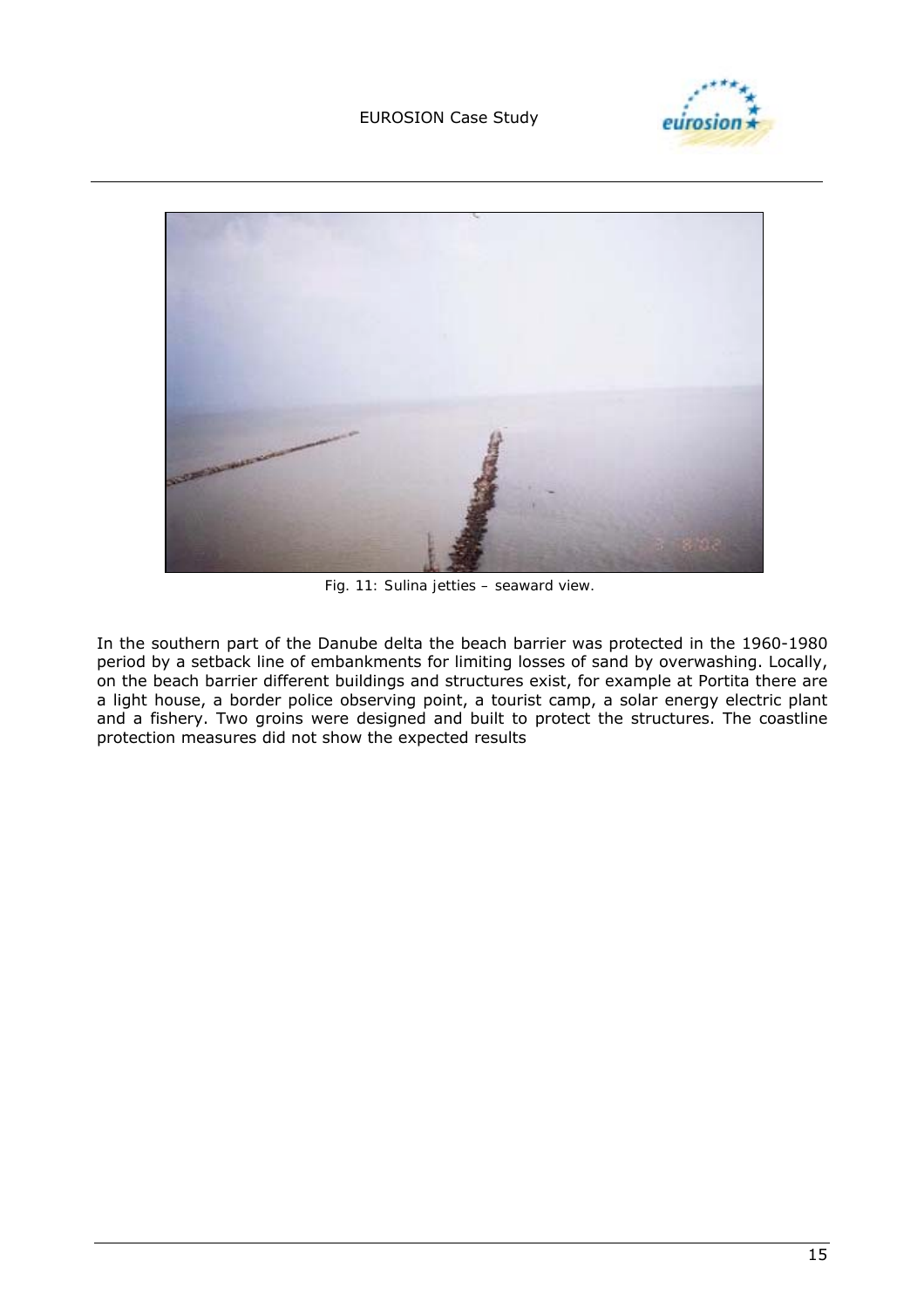

# **4. EFFECTS AND LESSONS LEARNT**

### **4.1 Effects related to erosion**

For the moment the "Portita" shoreline is stabilized. The existing coastal defense achieved almost 20 years ago should be maintained at optimum parameters. The effects of Sulina jetties are described previously.

# **4.2 Effects related to socio-economic aspects**

As mentioned previously, no actions for coastal protection were carried out in the entire area, and no effects were recorded on users or the level of social acceptability. Except for Sulina which has 5,000 inhabitants, only the small locality of Sf. Gheorghe is located on the DDBR coast.

# **4.3 Effects in neighbouring regions**

The hard protections adopted at Portita have stopped coastal erosion the moment. Further south, where no coastal protection exists, erosion process becomes stronger.

# **4.4 Relation with ICZM**

ICZM is not practiced yet in Romania.

# **4.5 Conclusions**

#### **Effectiveness**

Only 2% from the entire DDBR coast is protected against erosion with "hard" protection measure (Portita). The measure has resulted in stability of the shore, however it was only applicable for this part of the coast which was very vulnerable to erosion. The solution did not take into consideration the cost of the maintenance of this defence structure and its effect in the vicinity. The erosion phenomenon is now present on the southern part of Portita.

#### **Possible undesirable effects**

Effects of coastal protection measures are described previously. Undesirable effects regard Sulina jetties in relation with erosion worsening southwards.

### **Gaps in information**

- > Coastal erosion information/reports
- $\triangleright$  Geological maps
- $\triangleright$  Beach measurements data
- $\geq$  Topographic maps for beaches
- $\triangleright$  Information about hard coastal protection of Portita beach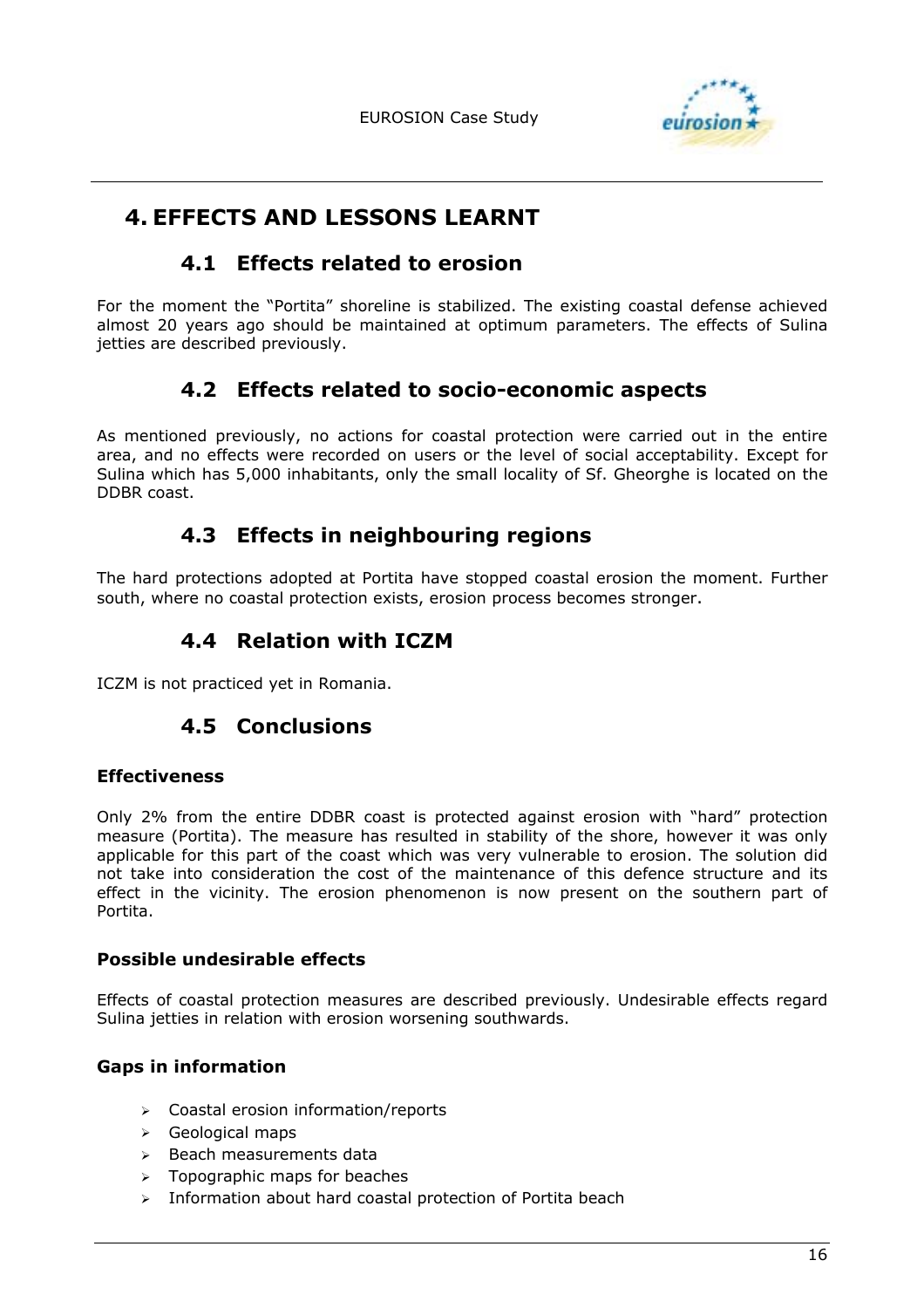

- $\triangleright$  Aerial photographs
- $\triangleright$  Shoreline mapping
- ! GIS and remote sensing images for the Romanian Black Sea coast
- $\geq$  Beach user perception
- $\triangleright$  Bathing water quality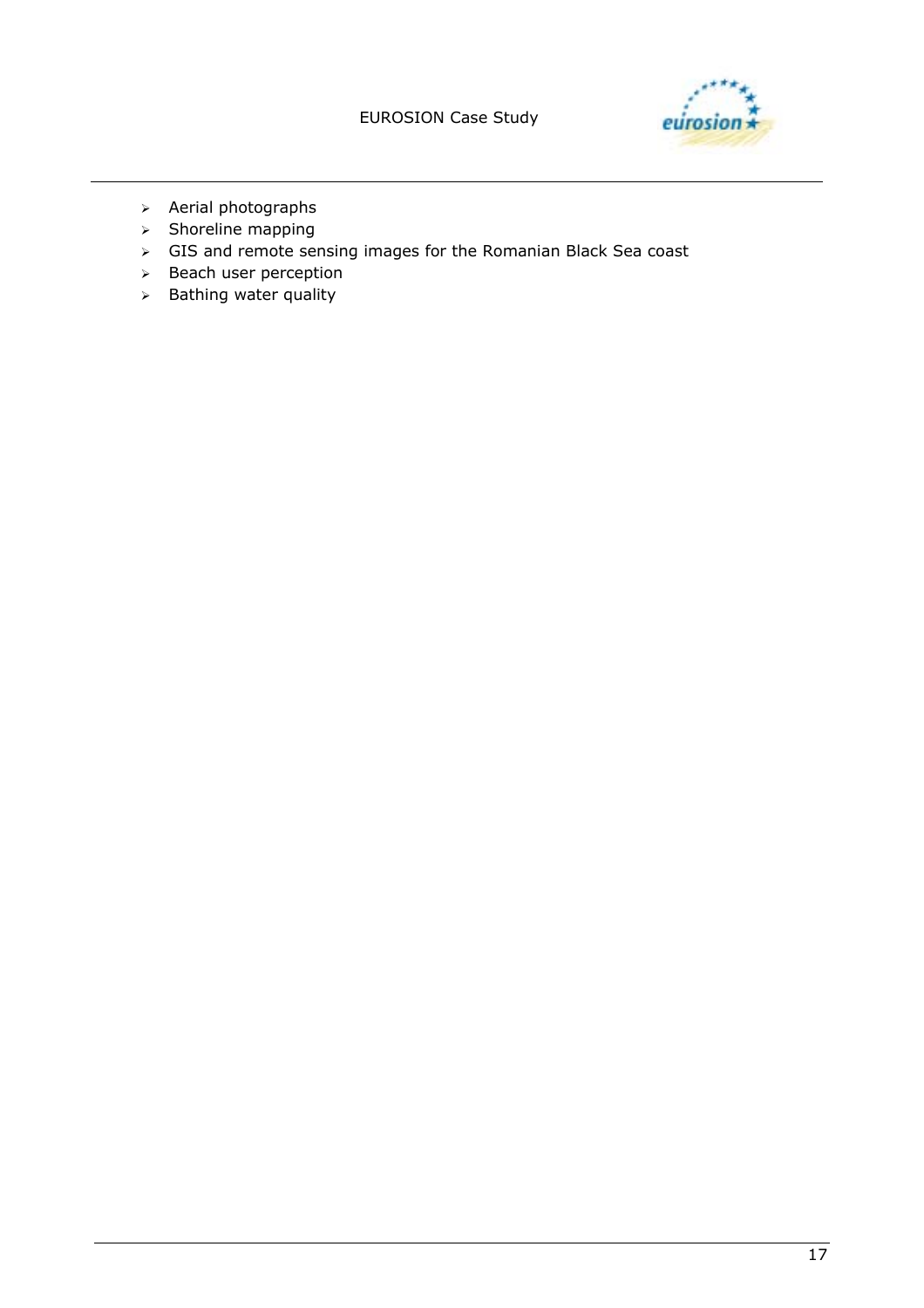

# **5. REFERENCES**

**Anonymous, Delft Hydraulics/RIZA Institute for Inland Water Management and Waste Water Treatment (1999).** *Sobek version 1.20.8*, Technical Reference Manual

**Antipa, G. (1917).** *Problemele stiintifice si economice ale Deltei Dunarii*. An. Inst. Geol. Rom. Bucuresti.

**Babioanu, G. (2002).** *Management objectives for Biodiversity, Conservation and Sustainable Development in the Danube Delta Biosphere Reserve, Romania*. Danube Delta Biosphere Authority (DDBRA), Tulcea.

**Banu, A.C. (1961).** *Observation and measurements on the recent and secular oscillations of the Black Sea waters at the Romanian shore*. Hidrologia, vol. II, p. 127-160.

**Bondar, C. (1972).** *Marea Neagra in zona litoralului romanesc.* Monografie hidrologica. IMH Bucuresti.

**Bondar, C.; State, I.; Cernea, D.** *et al***.** ì*Rezultate ale cercetarilor privind morfologia litorala aferenta Del 0tei Dunarii"*, Studii de Hidraulica, XXXIII, Minist. Mediului, ICIM, Bucuresti, pp. 43-61.

**Botnariuc, N.; Vadineanu, A. (1988).** *Tendinte in evolutia Deltei Dunarii si posibilitati de protectie*. In: Stugren, B. (ed). Probleme actuale ale ocrotirii naturii. Edit. Dacia, Cluj.

**Botnariuc, N.; Toniuc, N.; Filipascu, A. (1975).** *Necesitatea infiintarii parcurilor nationale in Delta Dunarii.* Ocrotirera naturii. Tom 19, nr. 2, Bucuresti.

**Cican-Sain, B. (1998).** *Integrated Coastal and Ocean Management: Concepts and Practices.* In: GEF Black Sea Environment Programme (1997). Romanian National Report. Black Sea Biological Diversity. Washington, D.C, Island Press.

**Coman, C.; Postolache, I. (1997).** ì*Protection Measures for Romanian Shore",* Proceedings of The 1st International Conference Port Coast Environment, July 1997, Varna, Bulgaria.

**Coman, C. (1997).** *"The Antropogenic Impacts on the Romanian Coast"*, MEDCOAST Proceedings of the Third International Conference on The Mediterranean Coastal Environment, November 1997, Qawra, Malta.

**Coman, C. (2001).** ì*Integrated Coastal Management in Romania*î, Journal of Environmental Protection and Ecology , Balkan Environmental Association (B.EN.A), Greece.

**Chertic, E.** *et al***. (1992).** *Studiul dinamic al caracteristicilor meteorologice pentru furtunile din bazinul vestic al Marii Negre in scopul determinarii campului vantului. Posibilitati de modelare si prognoza*, Studii de Hidraulica, XXXIII, Minist. Mediului, ICIM, Bucuresti, pp.77- 103.

**Curry-Lindahl, K. (1969).** *Conservation in the Danube Delta in Rumania*. WWF Year Book 1969. P. 20 & Pp. 272-276.

**DDBRA.** *Management Objectives for Biodiversity Conservation and Sustainable Development In the Danube Delta Biosphere Reserve.* Support for the preparation of these objectives was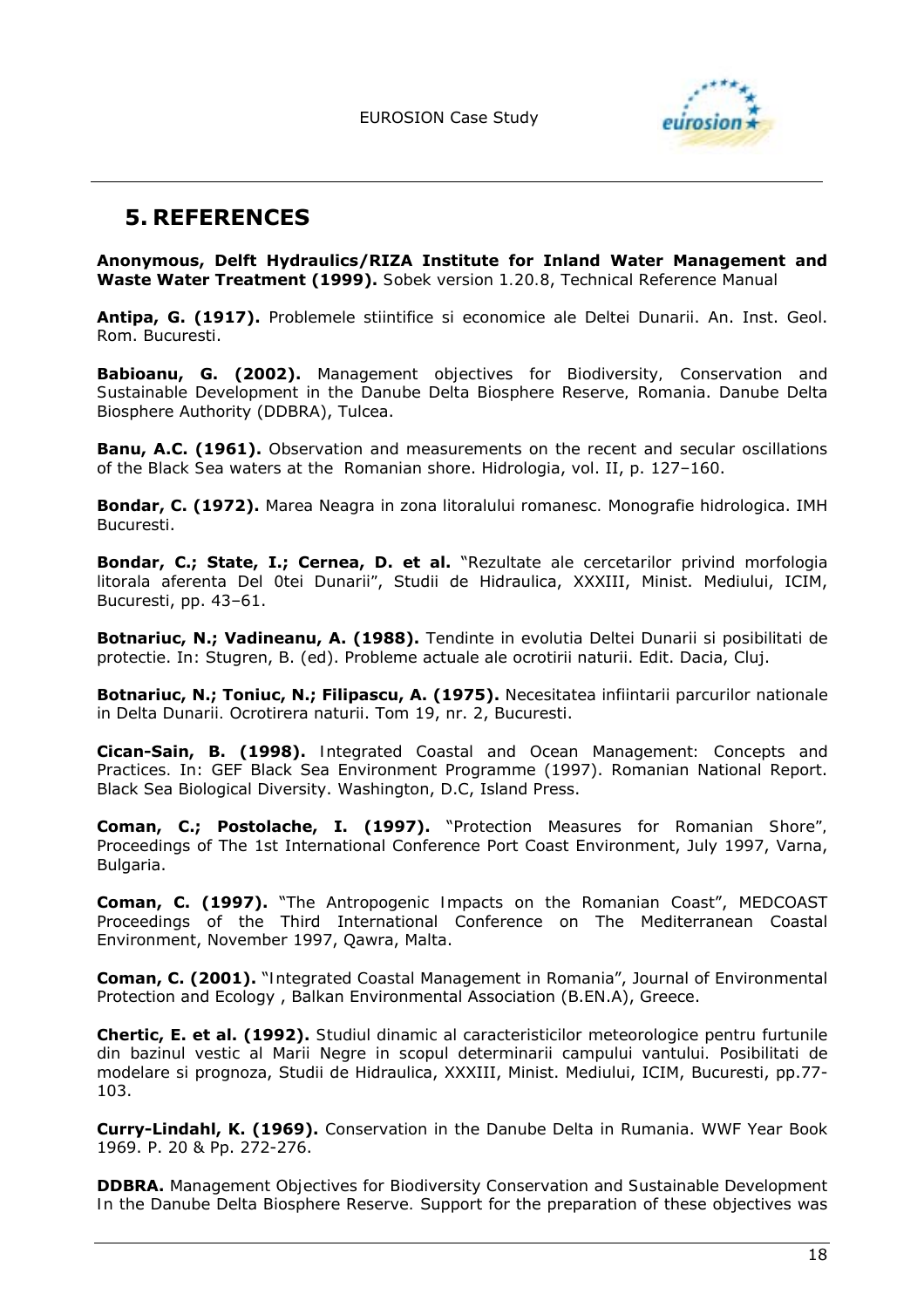

provided by the European Bank for Reconstuction and Development, with financing from the EU PHARE Programme.

**DDBRA (1994)** – Rules for organizing and functioning of DDBRA **DDBRA (1999)** - *Univers Delta Dunarii,* periodical newspaper, no.11 **DDBRA (2000)** - *Univers Delta Dunarii*, periodical newspaper, no. 12 **DDBRA (2000)** - *Public Awareness Strategy*, Tulcea, Romania

**De Vries, M. (1997).** *Possibilities for development of agro tourism in the Danube Delta Biosphere Reserve, Romania*. Agricultural Univ., Wageningen, The Netherlands.

**EEN (1990).** *Romania - The Delta*. Eastern Europe Newsletter 4(22).

**Environmental Performance Reviews Romania (2001).** *Chapter 9 Nature and Biodiversity Conservation.* New York and Geneva, United Nations Publ., p.123-137.

**EU Demonstration Programme on Integrated Management in Coastal Zones (1997- 1999).** *Towards a European Integrated Coastal Zone Management ICZM Strategy*: *General Principles and Policy Option.* 

**Gastescu, P.; Oltean, M.; Nichersu, I.; Constantinescu, A. (1993).** *Ecosystems of the Romanian Danube Delta Biosphere Reserve.* RIZA workdocument 99.032x, pp. 16-30.

**Gastescu (1996).** *Geography of the Romanian Danube Delta Biosphere Reserve.* 

**Gasteanu, P. (1995).** *The Lakes of Romania*. (Author's address: Geography Institute, str. D. Racovita 12, 70307 Bucharest, Romania) (in Romanian).

**GEF Black Sea Environmental Programme (1996).** *Technical Report on Coastal Erosion-Economic Effects and Their Valuation.* 

**GEF Black Sea Environment Programme (1997).** *Black Sea Transboundary Diagnostic Analysis*. *The Global Environment Facility.* 

**GEF Black Sea Environment Programme (1997).** *National ICZM Policies and Strategies: Romania*, Constanta, Romania.

**Gistescu, P. (1971).** *Caractaristici morfogenetice si hidrologice ale lacurilor din Delta Dunarii*. Peuce. Tulcea

**Hancu, S.; Duma, D.; Simbotin, A. (1992).** *Cercetari hydraulice privind amenajarile din Delta Dunarii in scopul ameliorarii alimentarii cu aluviuni a plajelor din sectorul litoral Sud Sf. Gheorghe - Cap Midia*, Hydraulic Studies, vol 33.

**IUCN Conservation Monitoring Centre (1986).** *MAB Information System Biosphere Reserves Compilation 4*, October 1986. Prepared for Unesco.

**IUCN-EEP (1990).** *Report of Second Meeting and Follow-up Meeting Conservation Activities on Romanian Sections of the Danube*. 29 June 1990 Montreux, Switzerland. 2 July 1990, Moscow. International Union for Conservation of Nature, Gland, Switzerland.

**IUCN-EEP (1991).** *Unpublished notes of mission to Delta 25 May-4 June 1991*. International Union for Conservation of Nature-East European Programme.Kiss, J.B. (1990). Romania Pitoreasca 7 (223).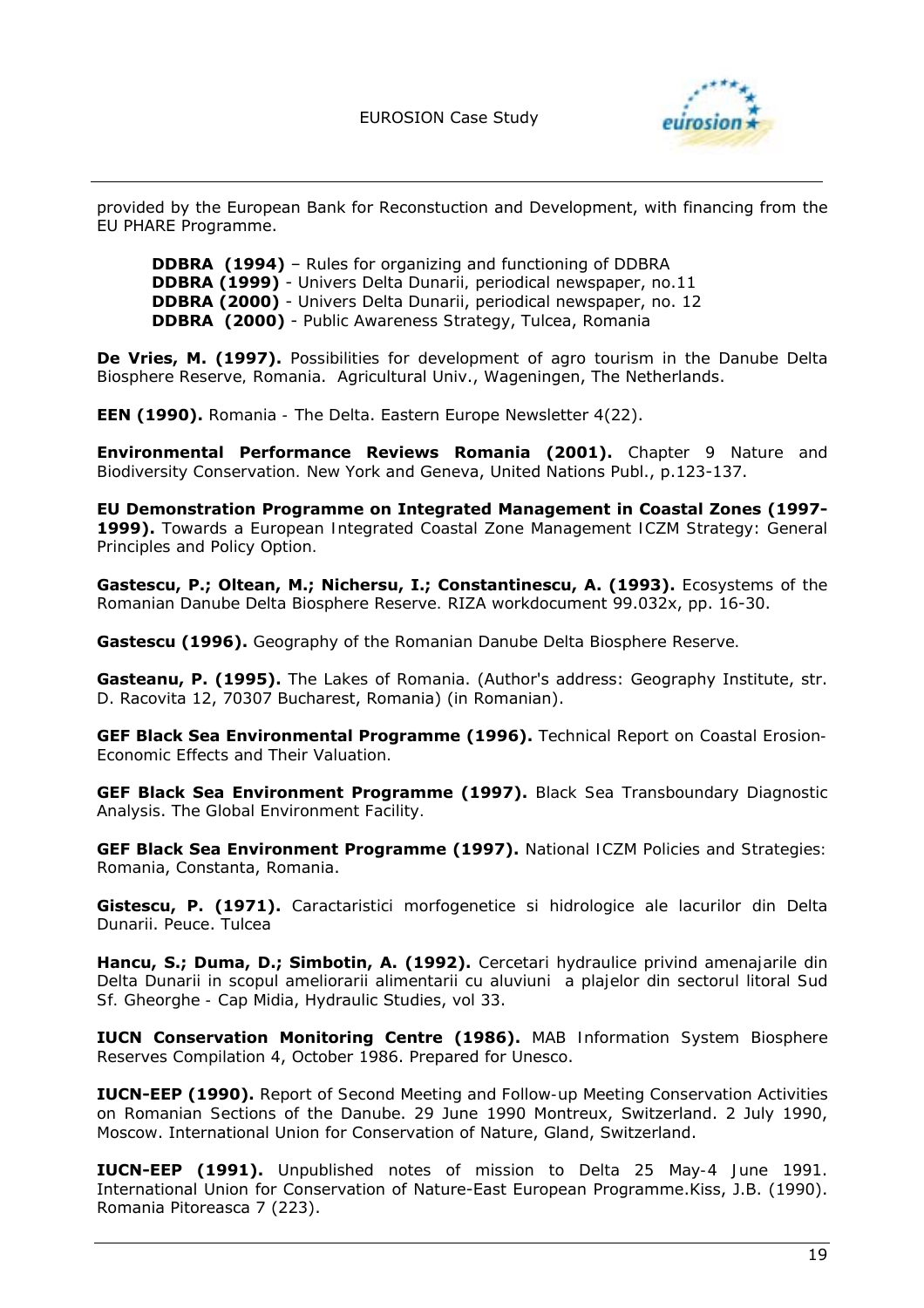

**IUCN Eastern European Programme (1993).** *Wetlands of Central and Eastern Europe*. 83 pp. ISBN 2-8317-0142-2.

#### **IWRB National Reports 1993-1995.**

**Johnson, B.R.; Duncan, A.; Oldenkamp, L. (1998).** *Managing Nature in the CEEC - Strategies for Developing and Supporting Nature Conservation Management in the Central and Eastern European Countries.* Country Reports. Vol. 2. Eurosite, Wimereux/ Tilburg/ Peterborough. 261 pp.

**Langeveld, M.J.; Grimmett, R.F.A.** *Eds.* **(1990).** *Important Bird Areas in Europe Wetlands for the Shadow List of Ramsar Sites*. International Council for Bird Preservation, International Waterfowl and Wetlands Research Bureau, Cambridge, UK.

**Law 82/1993** regarding the establishment of DDBR, Monitorul Oficial al Romaniei, Bucuresti, 7 december 1993.

**MAB Germany (1995).** *Guidelines for Protection, Maintainance and Development of the Biosphere Reserve in Germany*, Bonn.

**Malciu, V.** *et al***.** *" Long term of the sea level at the Romanian littoral*î IOC Workshop report No 171, Annex III pg 21.

**Mihailescu, S.; Oltean, M.; Stefanut, S. (2000).** *Europe depends on its biodiversity.* Black Sea (Pontic) Biogeographic Region (first draft).

**Munteanu, I.** *Soils of the Romanian Danube Delta Biosphere Reserve*. RIZA-nota 96.070, Ministry of Transport, Public Works and Water Management/ RIZA-institute, Lelystad, The Netherlands. ISBN 90-369-5037-6.

**Nenciu, C.; Coman, C. (1996).** *Coastal processes and issues, specific in Romania*, Proceedings of the International Workshop, Nov.1996, Sarigerme, Turkey, pp. 309-313.

**Nichersu, I.** *et al.* **(1998).** *Anthropologic study in RBDD*, Referat Anual, Institutul de Cercetare si Proiectare Delta Dunarii, Tulcea.

**Nichersu, I.** *et al* **(1998).** *Atlasul DDBR*, Annual Report, national Institute for Research and Design "Danube Delta" Tulcea, Romania.

*DELTA* - daily newspaper, no. January- August 2000, Tulcea. *ACUM* - daily newspaper, no. January- August 2000, Tulcea.

**Oosterberg, W.** *et al.* **(2000).** *Ecological gradients in the Danube Delta; present state and man-induced changes.* RIZA The Netherlands, Danube Delta National Institute Romania and Danube Delta Biosphere Reserve Authority, RIZA rapport nr. 2000.015.

**Petranu, A. (1997).** *Black Sea Biological Diversity Romania*. Black Sea Environmental Series, Vol. 4. New York, United Nations Publ., p. 314.

**Petrescu, I.G. (1957).** *Delta Dunarii. Geneza si evolutie*. Editura stiin. Bucuresti.

**Pons, L. J.; Pons-Ghitulescu, M.N. (1990).** *The recent developments around the Danube*.